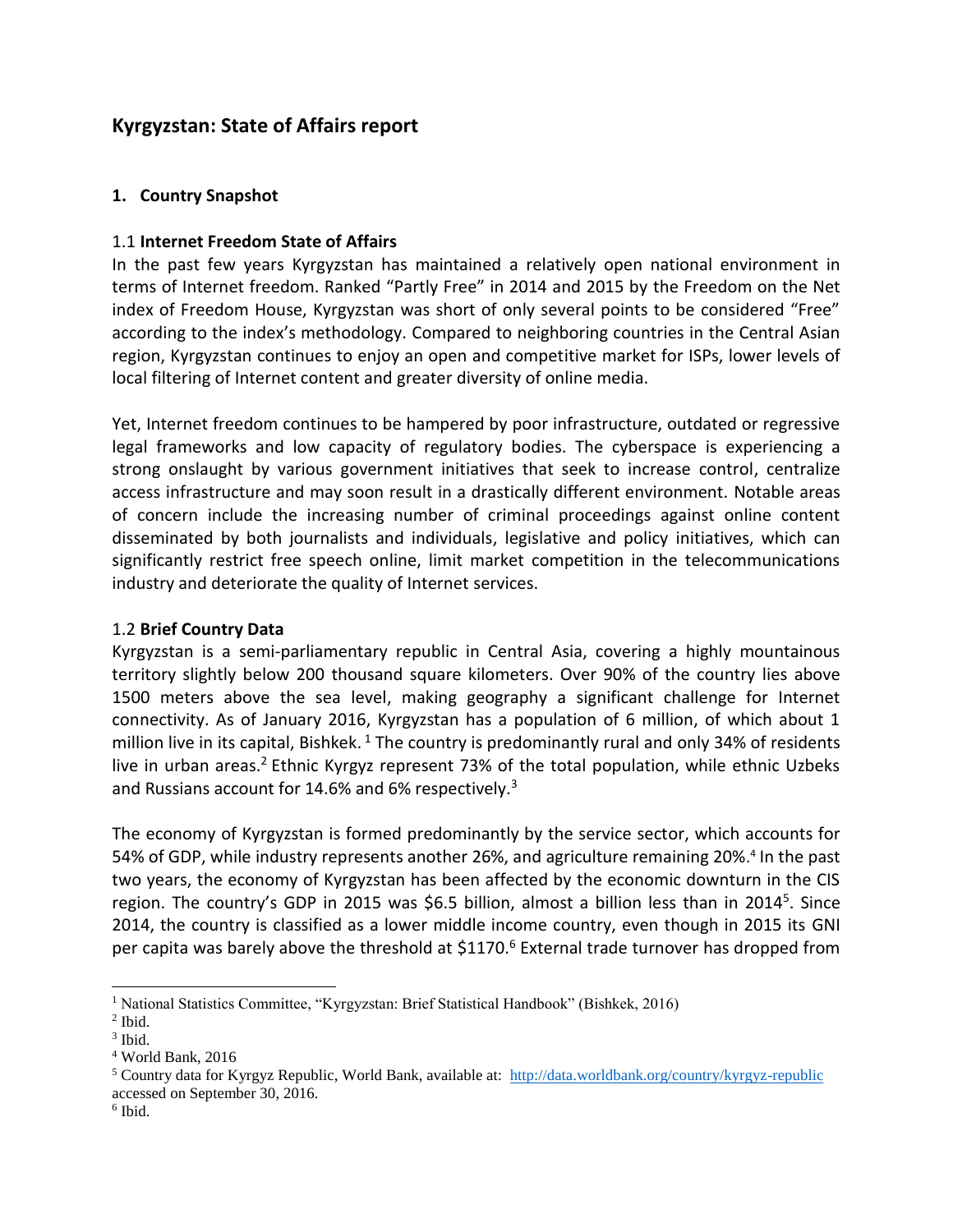almost \$8 billion in 2013 to \$5.7 billion in 2015.<sup>7</sup> The economy is dependent on flow of remittances, equivalent to 30% of GDP<sup>8</sup> and generated by over 1 million citizens working abroad, with absolute majority in Russia. $9$ 

### **2. Access to Internet & Internet Services**

### 2.1 **Penetration**

According to International Telecommunications Union (ITU) estimates, percentage of individuals using Internet in the Kyrgyz Republic reached 30.25% in 2015, up from 28.3% in 2014 and 23% in 2013.<sup>10</sup> According to State Communications Agency (SCA), the aggregate number of active users of Internet has reached 4.54 million in 2015, while a total of 79% of the population has access to Internet.<sup>11</sup> The higher number from the state agency is explained by its focus on users with possibility of access, regardless of actual regular usage, which is the focus of ITU's approach. Other sources provide an estimate for percentage of households with Internet, which has increased from 8.7% in 2013 to 16.5% in 2016.<sup>12</sup>

According to ITU estimates (based off SCA-reported trends), in 2015 there were 211.5 thousand fixed broadband subscriptions in Kyrgyzstan, up from 170 thousand in 2014.<sup>13</sup> According to SCA, only 3% of the population had access to fixed broadband Internet in 2014, compared to 21% of the population with access to wireless broadband.

Broadband penetration varies significantly across regions. Fixed broadband is available primarily in Bishkek, through cable and DSL connections, while regional cities rely on DSL. At the same time, according to SCA, 50% of the population had access to 3G mobile broadband coverage in 2014. Mobile broadband penetration is estimated at 33% in 2016.<sup>14</sup>

#### 2.2 **Demographics of the Internet audience and its uses of Internet**

In line with the global tendencies, the average Internet user in Kyrgyzstan is likely to be younger, better educated, earn more and live in urban areas. The latest available research on demographics of Internet audience in Kyrgyzstan (conducted by M-Vector in late 2012) points to a large urban-rural gap – 64% of self-reported Internet users are urban residents, of which

<sup>7</sup> National Statistics Committee, 2016

<sup>8</sup> World Bank, "Competitiveness of the Kyrgyz economy in the wake of accession to the Eurasian Customs Union: Selected issues and opportunities" (Washington D.C., 2016)

<sup>9</sup> Eurasian Development Bank, "Labor Migration and Human Capital of Kyrgyzstan: Impact of the Customs Union" (Saint Petersburg, 2013)

<sup>&</sup>lt;sup>10</sup> International Telecommunications Union, "Percentage of individuals using Internet", [https://www.itu.int/en/ITU-](https://www.itu.int/en/ITU-D/Statistics/Pages/stat/default.aspx)[D/Statistics/Pages/stat/default.aspx](https://www.itu.int/en/ITU-D/Statistics/Pages/stat/default.aspx) accessed on September 30, 2016.

 $\frac{11}{11}$  State Communications Agency under the Government of the Kyrgyz Republic, Report on activities in 2015, (Bishkek, 2016).

<sup>&</sup>lt;sup>12</sup> Paul Budde Communications, "Kyrgyzstan - Telecoms, Mobile, Broadband and Digital Media -Statistics and Analyses", [https://www.budde.com.au/Research/Kyrgyzstan-Telecoms-Mobile-Broadband-and-Digital-Media-](https://www.budde.com.au/Research/Kyrgyzstan-Telecoms-Mobile-Broadband-and-Digital-Media-Statistics-and-Analyses)[Statistics-and-Analyses](https://www.budde.com.au/Research/Kyrgyzstan-Telecoms-Mobile-Broadband-and-Digital-Media-Statistics-and-Analyses) accessed on September 30, 2016

<sup>13</sup> International Telecommunications Union, "Fixed broadband subscriptions", [https://www.itu.int/en/ITU-](https://www.itu.int/en/ITU-D/Statistics/Pages/stat/default.aspx)[D/Statistics/Pages/stat/default.aspx](https://www.itu.int/en/ITU-D/Statistics/Pages/stat/default.aspx) accessed on September 30, 2016

<sup>&</sup>lt;sup>14</sup> Paul Budde Communications, 2016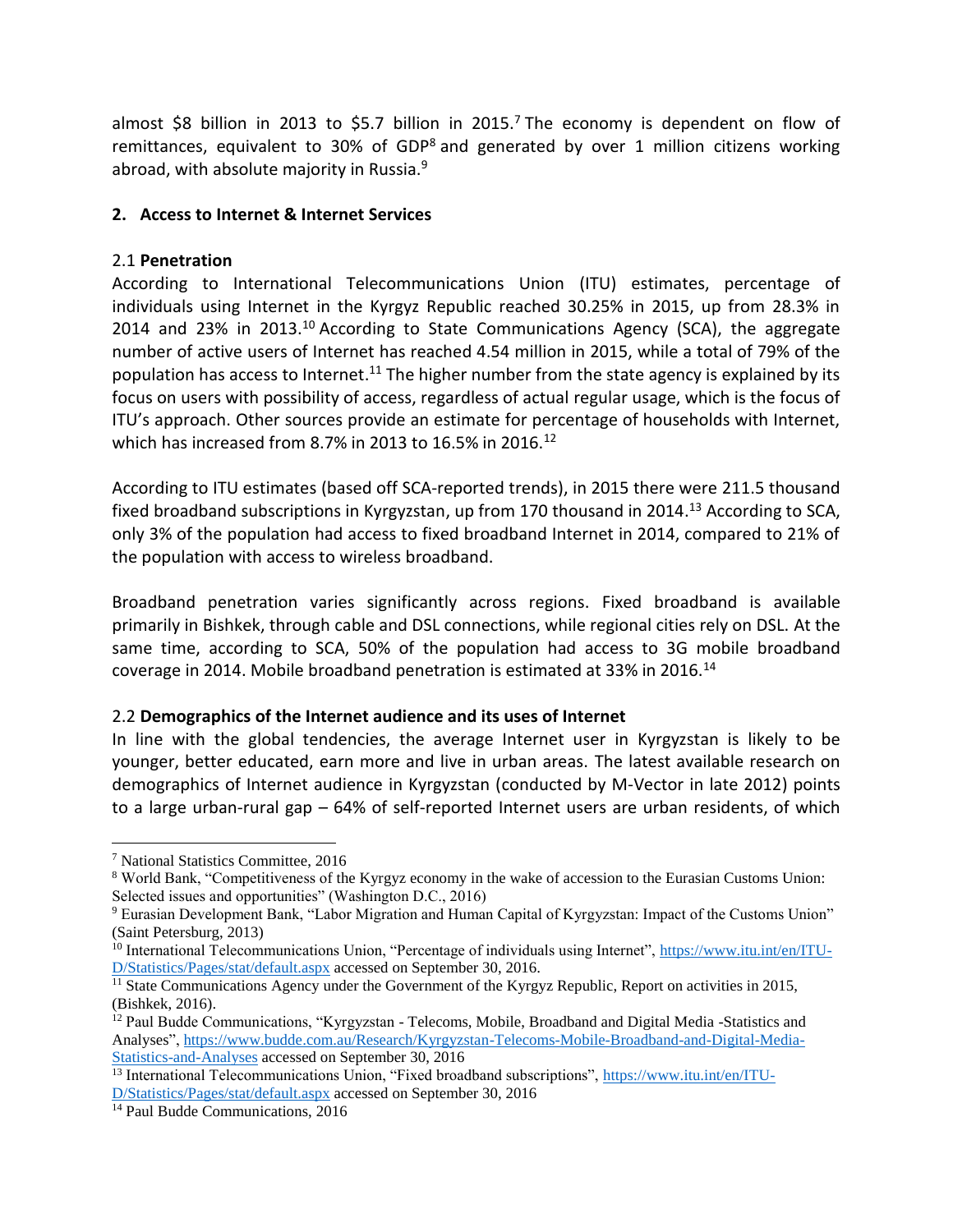41% are in Bishkek, and another 8% in Osh, the second-largest city.<sup>15</sup> The two regions with largest populations, Osh and Chuy account for 15% each. There is a 7% gender gap, as 25% of female respondents reported using Internet, against 32% of male respondents. There are significant differences among age groups as well: 53% of respondents aged 18-24 report using Internet, while the same figure is only 15% for the age group 35-44.

Usage patterns of Internet in Kyrgyzstan are not dissimilar from the global trend as well, ranging from general recreational use to professional use. According to the above mentioned M-Vector survey in 2012, 66% of respondents use it to access email, 49% to access social media, and 42% for news or information. Entertainment purposes are ranked lower, with only 33% using Internet to access music, and 20% to access video. Considerable differences are apparent within age groups – use of Internet for news and information is higher among respondents aged 25+, and conversely, entertainment use for video and music is higher among respondents 24 and below. In capital city of Bishkek, uses for social media and email are reported most often, by 71% and 70% of respondents respectively.

#### 2.3 **Barriers to access**

In the past two years, Kyrgyzstan is seeing rapid expansion of the mobile broadband subscriber base, conditioned by greater availability of affordable smartphones, continuous fall in prices of data plans and rise in popularity of social media and communications apps, such as Whatsapp. Fixed broadband subscription is also seeing growth, albeit from a very low base.

Nevertheless, according to a late 2015 study by the Internet Society, the two main barriers to wider adoption of Internet in Kyrgyzstan are affordability and relevance.<sup>16</sup>

In terms of affordability, cost of mobile broadband averages 10% of average monthly per capita income, more than the 5% target threshold set by the ITU/UNESCO Broadband Commission for Development<sup>17</sup>. The cost of fixed broadband is lower - as of September 2016, the monthly connectivity fee for the cheapest unlimited DSL connection from the market leader Kyrgyz Telecom is 299 KGS in Bishkek ( $\approx$ \$4.4), and 550 KGS in regional capitals ( $\approx$ \$8).<sup>18</sup> The factor of affordability also relates to total cost of setting up connections, including cost of devices and any set up fees.

The relevance factor includes low number of social connections, who are online, limited availability of content that is relevant to local context and language barriers. While majority of the country is Kyrgyz-speaking, over 80% of Internet traffic is international – generated mainly from Russian-language content providers. Digital literacy is another related obstacle, especially for schoolchildren and older generations of smartphone, desktop and tablet users.

 $\overline{\phantom{a}}$ <sup>15</sup> M-Vector, "Media Consumption and Consumer Perceptions Baseline Survey 2012, 2nd wave" (Bishkek, March 2013)

<sup>&</sup>lt;sup>16</sup> Michael Kende, Maarit Palovirta, and Jane Coffin, "Kyrgyz Internet Environment Assessment", (Internet Society, November 2015).

 $17$  Ibid.

<sup>&</sup>lt;sup>18</sup> Jet.kg (Kyrgyz Telecom subsidiary),<http://jet.kg/jet/rates/> accessed September 30, 2016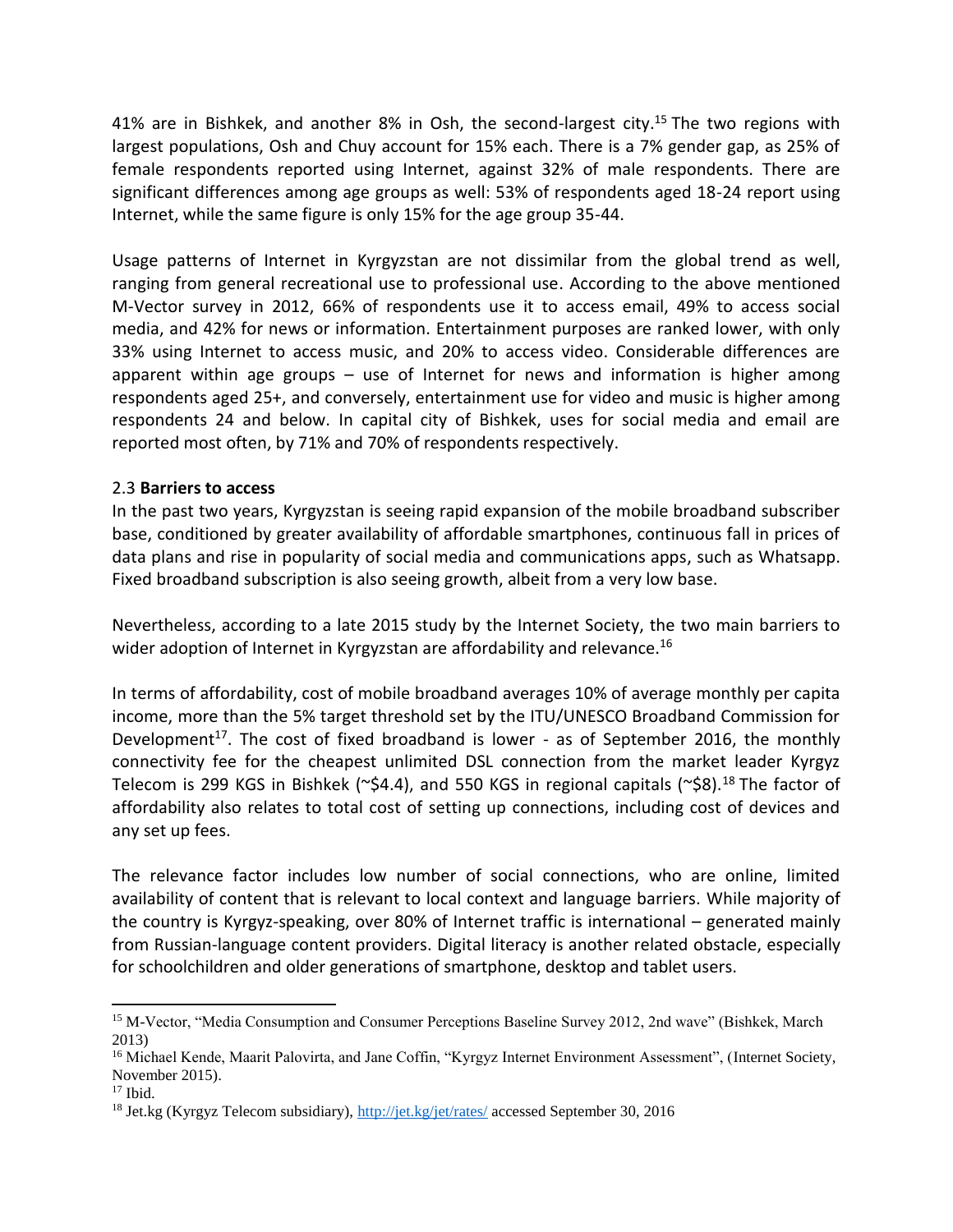Poor infrastructure for connectivity in the regions is a significant systemic barrier, especially at the "last mile" delivery of fixed broadband. No functional legal and technical provisions exist for shared use of existing infrastructure by ISPs, forcing them to build redundant and expensive infrastructure.

# **3. ICT Actors & Infrastructure**

# 3.1 **Fixed Communication**

KyrgyzTelecom (KT) is the leading provider of fixed communication services, with 60% market share of Internet services. The company is present in 90% of the country's localities. According to its 2015 end of year report, KT's fixed broadband subscribers reached 100 000, and due to negotiating a 53% lower rate for its external traffic, the consumer price of 1mbit was reduced by 40%.<sup>19</sup> KT is the primary actor developing the fiber optic infrastructure, and stands behind projects building interregional fiber routes, connecting the northern and southern regions. By end of 2015, there were 2719 kilometers of main fiber optic routes, and the overall fiber optic network exceeded 12 thousand kilometers, growing by 35% compared to 2014.<sup>20</sup>

Other companies offering fixed line internet services include ElCat, Aknet, Asiainfo, Megaline, Saima Telecom, Citynet, Homeline, Totel (rebranded as Maxlink) and Fastnet. Several of these companies have also deployed wireless LTE and Wimax networks, targeting segments without reliable fixed line connections. In 2015, 10 new providers were issued licenses for fixed Internet connections.

# 3.2 **Mobile Connection**

As of 2015, Kyrgyzstan had slightly over 7 million mobile subscriptions, less than 7.5 million subscriptions in 2014. The decline is mainly related to a push for personification of accounts in 2015, whereby unregistered accounts were discontinued. The existing client base is divided among three mobile operators – Skymobile (brand Beeline), AlfaTelecom (brand Megacom) and Nurtelecom (brand O!). According to estimates by Civil Initiative for Internet Policy, in the 4<sup>th</sup> quarter of 2015, mobile market share of Beeline is 40.5%, of Megacom 32.4% and of O!  $26.9\%$ <sup>21</sup>

All three companies heavily invest in next-generation data networks, now offering 4G service in almost all of the large urban centers across Kyrgyzstan. 3G and 2G coverage is much more

<sup>21</sup> Civil Initiative for Internet Policy, "Assessment of the telecommunications industry in the Kyrgyz Republic,

 $\overline{\phantom{a}}$ <sup>19</sup> Kyrgyz Telecom, "Annual financial report 2015",

[http://kt.kg/about\\_us/documents\\_and\\_tender/financial\\_statements/2015finotchet.pdf](http://kt.kg/about_us/documents_and_tender/financial_statements/2015finotchet.pdf) accessed October 2, 2016  $20$  SCA,  $2016$ 

<sup>2015&</sup>quot;[, http://www.gipi.kg/wp-content/uploads/telecom-survey-rev-2016.05.25\\_final-draft.pdf](http://www.gipi.kg/wp-content/uploads/telecom-survey-rev-2016.05.25_final-draft.pdf) accessed October 1, 2016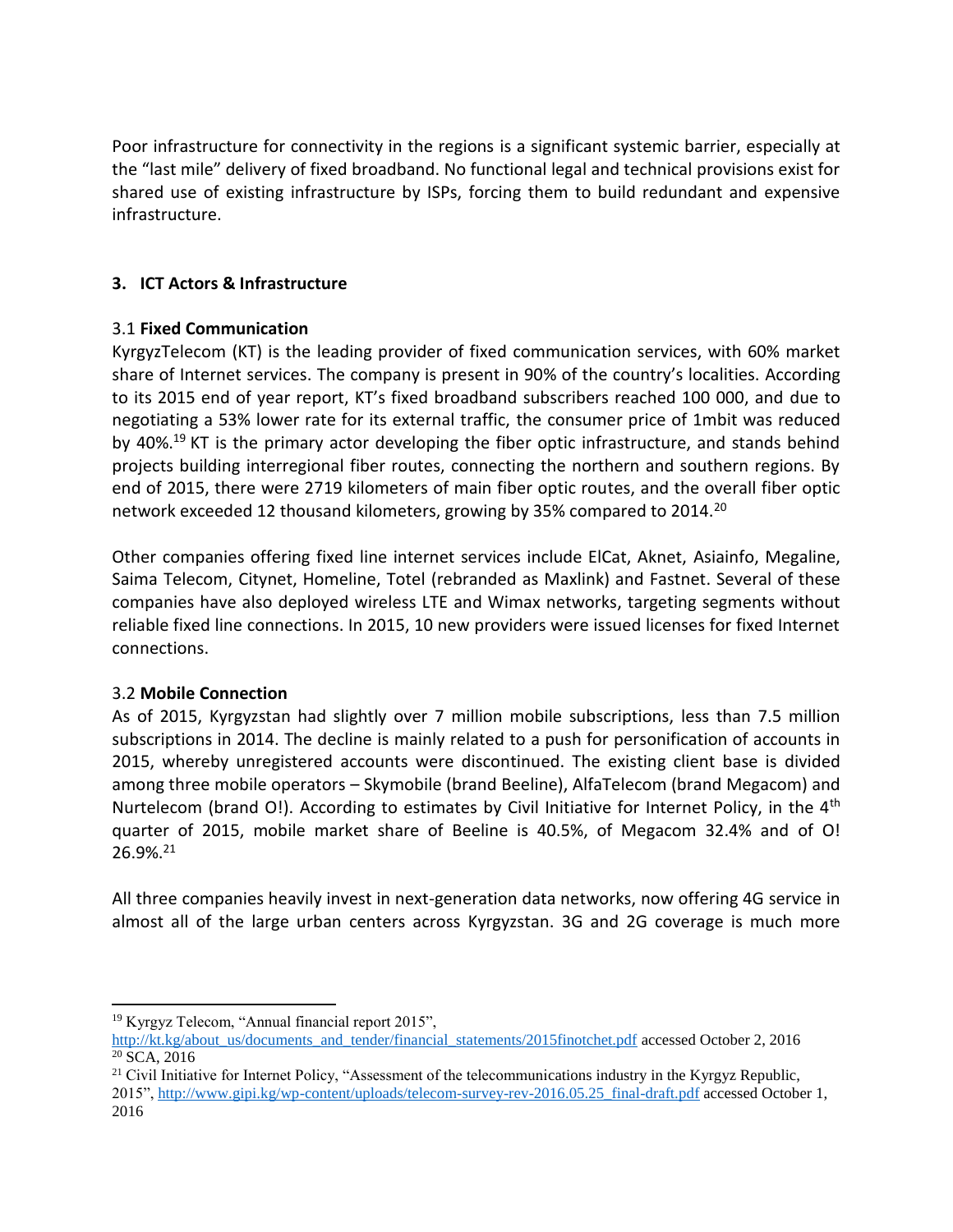widespread. According to SCA, in 2015, there were 1.8 million 3G connections, 3.3 million 2G connections and 95 thousand 4G (LTE) connections.<sup>22</sup>

In May 2015, several mobile operators of Kyrgyzstan reviewed a potential joint decision to block the traffic for Whatsapp and Viber applications on their networks. The operators were concerned that increasing usage of these applications for voice calls has been negatively impacting their revenues. As October 2016 no such blocking is in place.

Several companies that are not mobile operators provide mobile Internet connection services, based on LTE (Saima Telecom) and Wimax (Maxlink) technologies. Their coverage is limited to large cities of Bishkek, Osh, Jalalabad, Karakol and Cholpon Ata, with focus on users that have difficulty accessing the fixed Internet infrastructure.

Four companies – KT, Asiainfo, Transfer and Isatel – are locally accredited providers of satellite Internet, which always had a negligible market share in Kyrgyzstan. It is possible to set up satellite Internet connection through foreign providers as well, with subscription packages available from numerous Russian and European companies. Due to high cost of data traffic, the focus of satellite providers has mainly been on the corporate sector, especially in connection with emergency telephone services. Relevance and attractiveness of satellite Internet is decreasing due to rapid growth of mobile Internet, but it remains an important alternative or emergency channel of access.

# 3.3 **International Communication**

Absolute majority of the international Internet traffic arrives to Kyrgyzstan through terrestrial fiber optic connections, with no viable alternatives. Kyrgyz ISPs have 22 physical connection points at its international borders, allowing traffic exchange with Kazakhstan, Uzbekistan, Tajikistan and China. Among the ISPs with own trans-border connection points are KT, Elcat, Megaline, Beeline, Saimatelecom and O!. All the other ISPs rely on these ISPs to gain access to global Internet traffic.

Almost all of the traffic is channeled through Kazakhstan, making Kyrgyzstan almost completely dependent on that country to access the global Internet. In 2014-2015, fiber lines were set up in the southern regions of the country, allowing Kyrgyzstan to become a transit country between China and Tajikistan.

In July 2016, according to the State Agency for Antimonopoly Regulation, Kazakh Internet providers notified Kyrgyz providers of plans to increase the cost of transit from \$14.9/mbps to  $$29/mbps$  which would significantly increase the cost of consumer data plans.<sup>23</sup>

<sup>22</sup> Civil Initiative for Internet Policy, 2015

<sup>&</sup>lt;sup>23</sup> Tazabek news agency, "День 4 Октября: Казахстан снова поставил на колени Кыргызстан. На этот раз в интернете", [http://kg.akipress.org/news:1334301?from=kgnews&place=mainimpnews,](http://kg.akipress.org/news:1334301?from=kgnews&place=mainimpnews) accessed October 4, 2016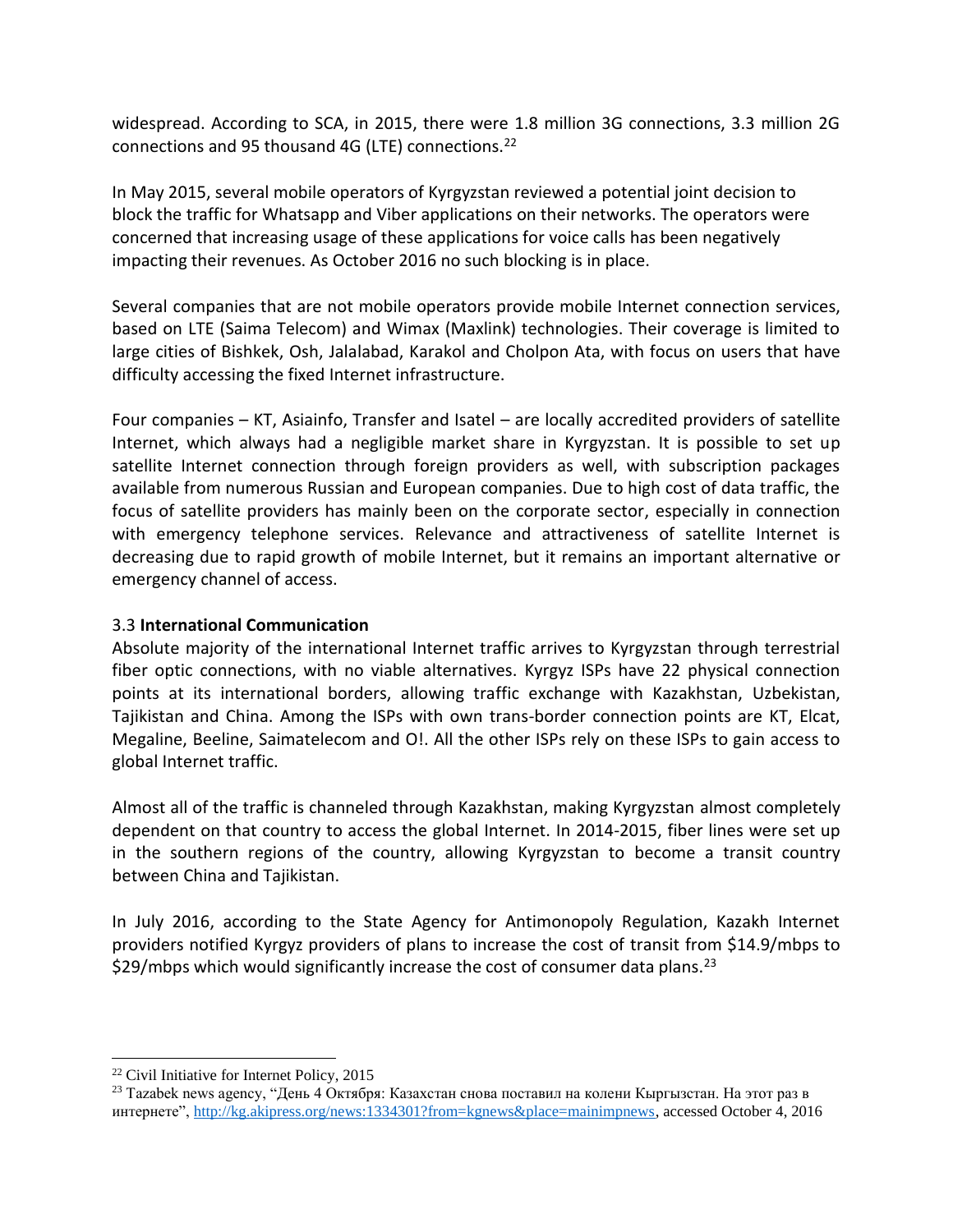In early 2016, the government initiated a draft instruction and amendments to the law on communications, introducing the monopoly of KyrgyzTelecom for trans-border Internet communications. If passed the initiative modelled after Uzbekistan and Tajikistan would severely restrict market competition and significantly facilitate online censorship.<sup>24</sup> As of October 2016, the initiative has not transformed into draft legislation.

# **4. Regulatory ICT Policy**

l

# 4.1 **Regulatory/governing bodies and standards (National & International)**

Within the current structure of the Government of the Kyrgyz Republic, the **State Committee for Information Technology and Communications** is the main body that are responsible for regulation, policy development, implementation and other oversight relating to Internet. The committee itself is a new institution, created in July 2016 to incorporate the State Communications Agency and the Center for Electronic Governance under the Government of the Kyrgyz Republic, as well as some of the communications components from the Ministry of Transportation. Within this structure, the State Communications Agency remains the regulatory body, which undertakes state regulation functions in the areas of electric and postal communications, including the use of the radio frequency spectrum and the number pool. The overall State Committee for Information Technology and Communications is responsible for policy development and implementation. It implements the state policy and executes crosssectoral coordination in the areas of informatization, electronic governance and electronic government, electronic services, electric and postal communications, including radio and TV broadcasting.

The decision to integrate SCA into the newly created committee was intended to consolidate the scattered elements of the electronic governance reform agenda. Yet, the new structure effectively merged policy making and regulatory functions, depriving the SCA of its politically independent regulatory role. As a result, Kyrgyzstan would be going against the requirements of WTO, which states in its telecommunications protocol that the regulatory body should be shielded from the political influence of state institutions.

**The State Committee for Radio Frequencies** is a separate body that coordinates the activities of ministries and agencies in using the radio frequency spectrum. The Committee also can suspend and prohibit development, production of radio electronic, electric equipment and other technical equipment, which does not meet the norms for radio emissions, radio reception or allowed industrial radio interference.

Endorsed by a June 2013 decree of the Government, there is also a functioning **Council on ICT**, a consultative and advisory body under the Government. The Council plays an important role in defining the policy priorities and delivering the voice of telecommunications actors to highest

<sup>24</sup> <https://digital.report/kyirgyiztelekom-nameren-monopolizirovat-dostup-k-internetu/>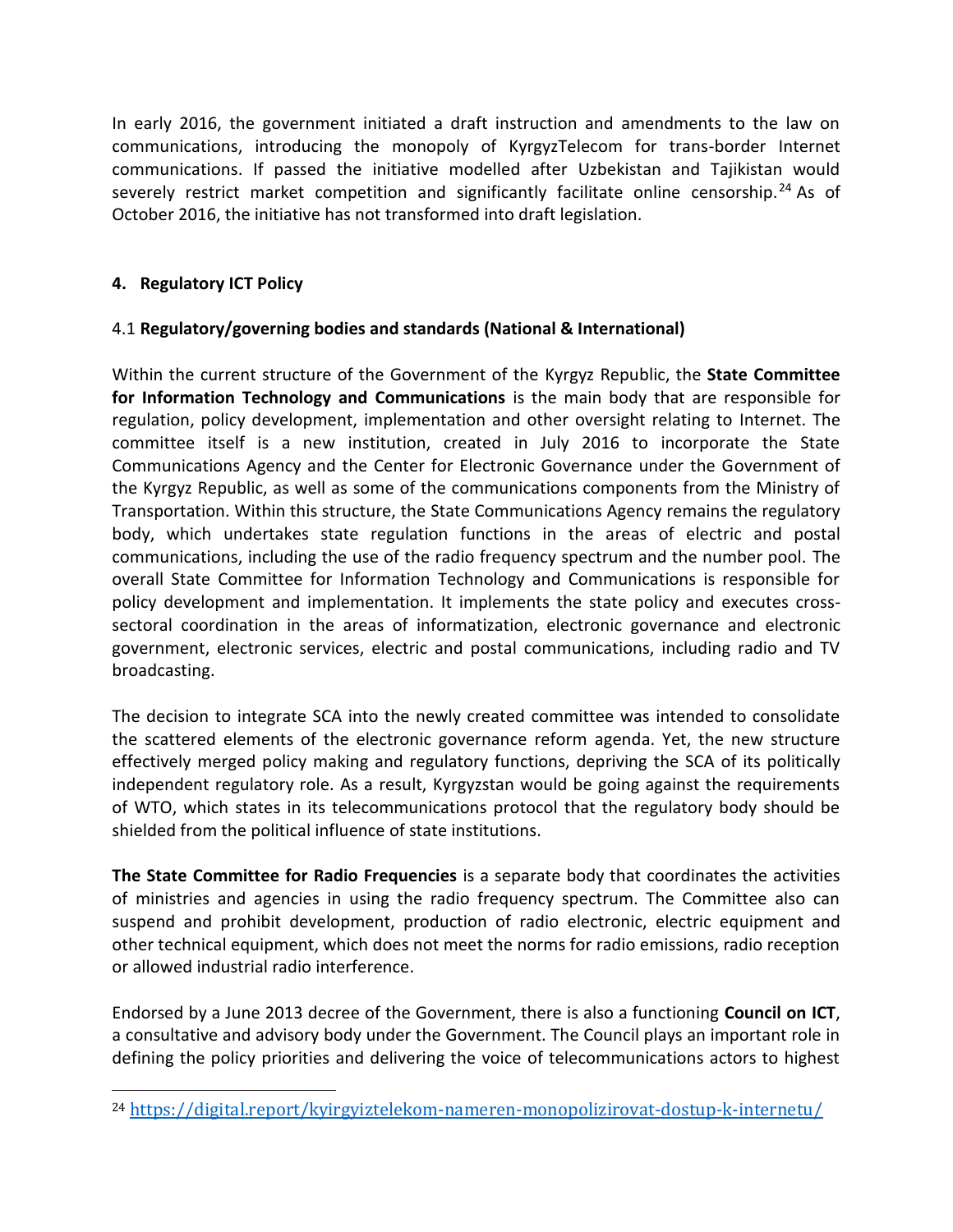offices of government. Still, the Council has not been active in recent period and no formal sessions have been held within the past year.

# **5. Information Security, Data Protection and Privacy**

# 5.1 **Internet Infrastructure (susceptibility to cybercrime, terrorism, and attacks)**

Overall, Kyrgyzstan's Internet infrastructure is not sufficiently secure and resilient in face of external threats emanating from criminal and terrorist networks, as well as from attacks sponsored by other governments. Kyrgyzstan ranked 25<sup>th</sup> (out of 29 ranks available) in the first Global Cybersecurity Index, behind all of its CIS neighbors.<sup>25</sup> According to the index, Kyrgyzstan lacks any "officially approved national or sector specific cybersecurity framework for implementing internationally recognized cybersecurity standards", and it also does not have an officially recognized national CIRT (Computer Incident Response Team).<sup>26</sup>

In terms of international connectivity, dependency on Kazakhstan and Russia as transit routes fully exposes the country to risks faced by those countries. In case of major attacks against those countries disrupting connectivity, majority of Kyrgyzstan's users may find themselves without reliable access to the global network.

The physical infrastructure of Internet in the country has evolved with minimal investment and may lack the qualities of built-in redundancy and resilience to withstand potential attacks on its critical elements. In January 2015, several ex-officials of KT were arrested on charges of corruption and fraud, in connection with the construction of the fiber optic route linking the southern city of Osh with a trans-border port Irkeshtam at the Chinese border.<sup>27</sup>

In recent years, Kyrgyz government websites have frequently been targets of attacks by foreign hackers and the full extent of damage is not known. Domestic threats to critical government infrastructure have been of concern as well – in June 2016, the State Registration Service disclosed politically motivated "hacker attacks" on its databases and offers of bribes up to \$1.5M by political groupings, interested in electronically controlling the results of parliamentary elections in fall 2015.<sup>28</sup>

# 5.2 **Types of attacks, actors, and those targeted**

The cyber space in Kyrgyzstan is exposed to threats and vulnerabilities facing the rest of the online population across the world and often adapted to local context. Companies and individuals routinely become victims of malicious software, internet fraud, phishing, resulting in

<sup>25</sup> ITU, Global CyberSecurity Index 2014 (April 2015), [http://www.itu.int/dms\\_pub/itu-d/opb/str/D-STR-SECU-](http://www.itu.int/dms_pub/itu-d/opb/str/D-STR-SECU-2015-PDF-E.pdf)[2015-PDF-E.pdf](http://www.itu.int/dms_pub/itu-d/opb/str/D-STR-SECU-2015-PDF-E.pdf) accessed October 4, 2016

 $26$  Ibid.

<sup>27</sup> Azattyk news website, RFE-RL,<http://rus.azattyk.org/a/26793187.html> accessed October 4, 2016

<sup>&</sup>lt;sup>28</sup> Sputnik news agency, "Заказчики взлома биометрической базы ГРС сидят в Жогорку Кенеше?" (June 11, 2016)<http://ru.sputnik.kg/politics/20160614/1026510958.html> , accessed October 4, 2016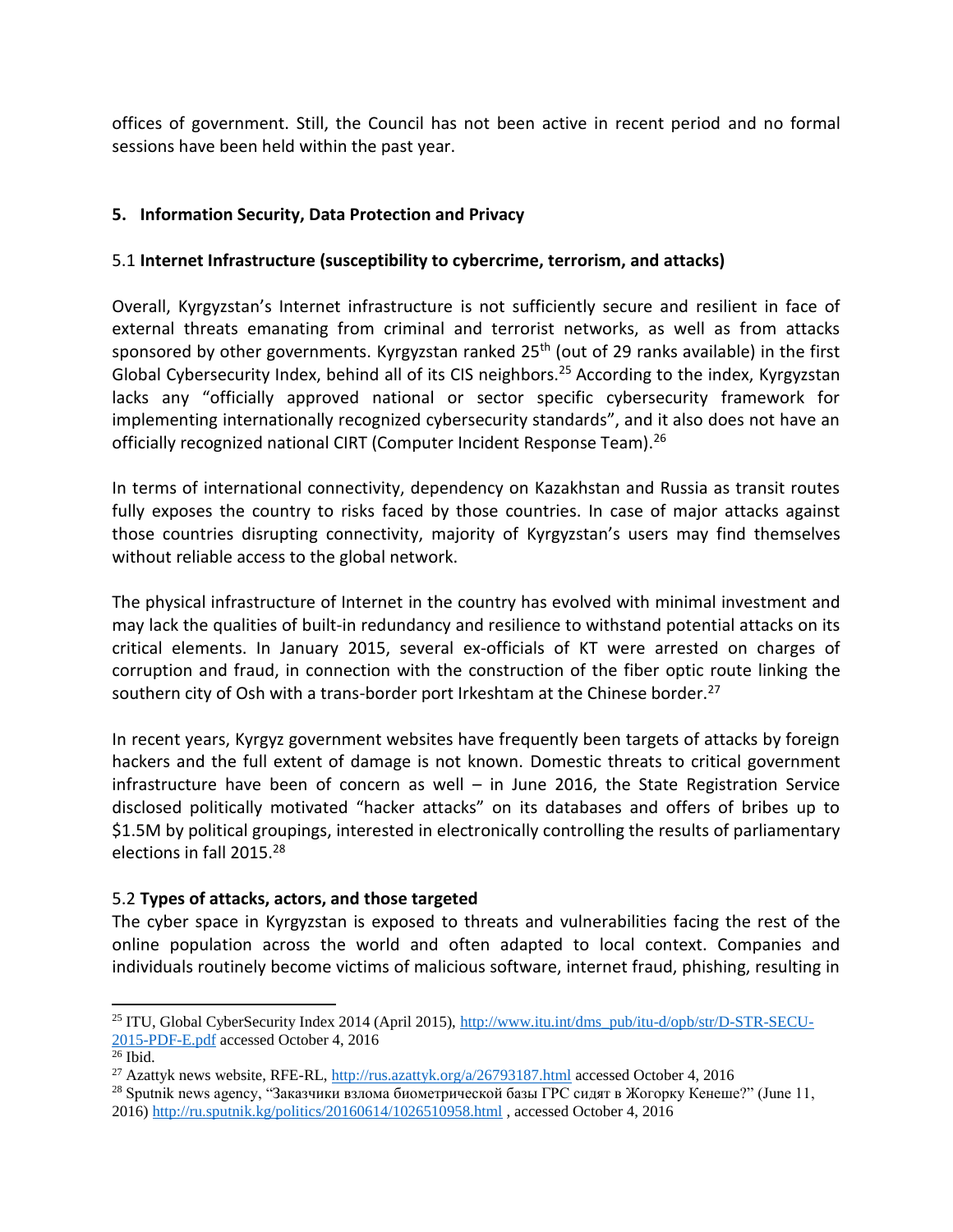such consequences as cyber-extortion and unauthorized access to online banking accounts, social media accounts. According to Center for Information Security, the number of cyberincidents is doubling every year.<sup>29</sup> Commercial activity that highly dependent on secure Internet infrastructure is particularly vulnerable, including the banking and telecommunications sectors.

Use of the cyber space as a platform for extremism and terrorism is on the rise in Kyrgyzstan as well, and many cases of recruitment of Kyrgyz citizens into the ranks of fighters, supporting the Islamic State in Syria, are alleged to have happened online, with use of specialized media websites and social messaging tools.<sup>30</sup>

State institutions' websites are seeing increased number of attacks, attempting to alter content and exploiting known security gaps. According to KG Cert, a local group of information security experts, multiple government websites were targeted by attacks throughout 2015.<sup>31</sup> In January 2015, the website of the muftiyat, or the Muslim spiritual authority, was defaced, as well as the Council for Selection of Judges.<sup>32</sup> In June 2015, the same happened to the website of the State Defense Committee, and in to the website of the State Committee for National Security<sup>33</sup>. In September 2015, similar attacks took place against the websites of the SCA, Agency for Environmental Protection, National Library, Fund for Obligatory Medical Insurance. In November 2015, the website of the Ministry of Culture, Information and Tourism was targeted, requiring a two-month overhaul. In all of those instances, it appears that attacks did not go beyond creating reputational damage.

#### 5.3 **Government surveillance**

l

A surveillance system called System for Operational Investigative Activities (SORM) has been in place in Kyrgyzstan since 2009, and briefly discontinued after the April 2010 regime change. The system provides real-time, full access to all communications networks, bypassing judicial oversight. In mid-2014, a government decree was adopted instructing ISPs and mobile operators to install a newer version of SORM. In April 2015, the Constitutional Chamber held a hearing reviewing a complaint by the human rights defender Nurbek Toktakunov and LLC Winline that this instruction was unconstitutional, and found that complaint unsubstantial (more information in section 6.2 of this document).

<sup>&</sup>lt;sup>29</sup> Digital.Report, Центр информационной безопасности (Кыргызстан): «Вопросами ИБ больше обеспокоен частный сектор, а не государство», [https://digital.report/tsentr-informatsionnoy-bezopasnosti-kyirgyizstan](https://digital.report/tsentr-informatsionnoy-bezopasnosti-kyirgyizstan-voprosami-ib-bolshe-obespokoen-chastnyiy-sektor-a-ne-gosudarstvo/)[voprosami-ib-bolshe-obespokoen-chastnyiy-sektor-a-ne-gosudarstvo/](https://digital.report/tsentr-informatsionnoy-bezopasnosti-kyirgyizstan-voprosami-ib-bolshe-obespokoen-chastnyiy-sektor-a-ne-gosudarstvo/) accessed on October 2, 2016

<sup>&</sup>lt;sup>30</sup> Noah Tucker, "Central Asian involvement in the conflict in Syria and Iraq: dirvers and responses", (USAID, May 2015) [https://www.usaid.gov/sites/default/files/documents/1866/CVE\\_CentralAsiansSyriaIraq.pdf](https://www.usaid.gov/sites/default/files/documents/1866/CVE_CentralAsiansSyriaIraq.pdf) accessed October 8, 2016

 $31$  Digital.Report, Информационная безопасность Кыргызстана: Главные вызовы впереди",

<https://digital.report/informatsionnaya-bezopasnost-kyirgyizstana-glavnyie-vyizovyi-vperedi/> accessed on October 3, 2016

 $32$  Zanoza.kg news website "Контент сайта Совета по отбору судей сменили арабские надписи", [http://zanoza.kg/doc/331138\\_kontent\\_sayta\\_soveta\\_po\\_otbory\\_sydey\\_smenili\\_arabskie\\_nadpisi.html](http://zanoza.kg/doc/331138_kontent_sayta_soveta_po_otbory_sydey_smenili_arabskie_nadpisi.html) accessed accessed on October 1, 2016

<sup>&</sup>lt;sup>33</sup> Zanoza.kg news website, "Хакеры взломали сайт ГКНБ"

[http://zanoza.kg/doc/342202\\_hakery\\_vzlomali\\_sayt\\_gknb.html](http://zanoza.kg/doc/342202_hakery_vzlomali_sayt_gknb.html) accessed on October 1, 2016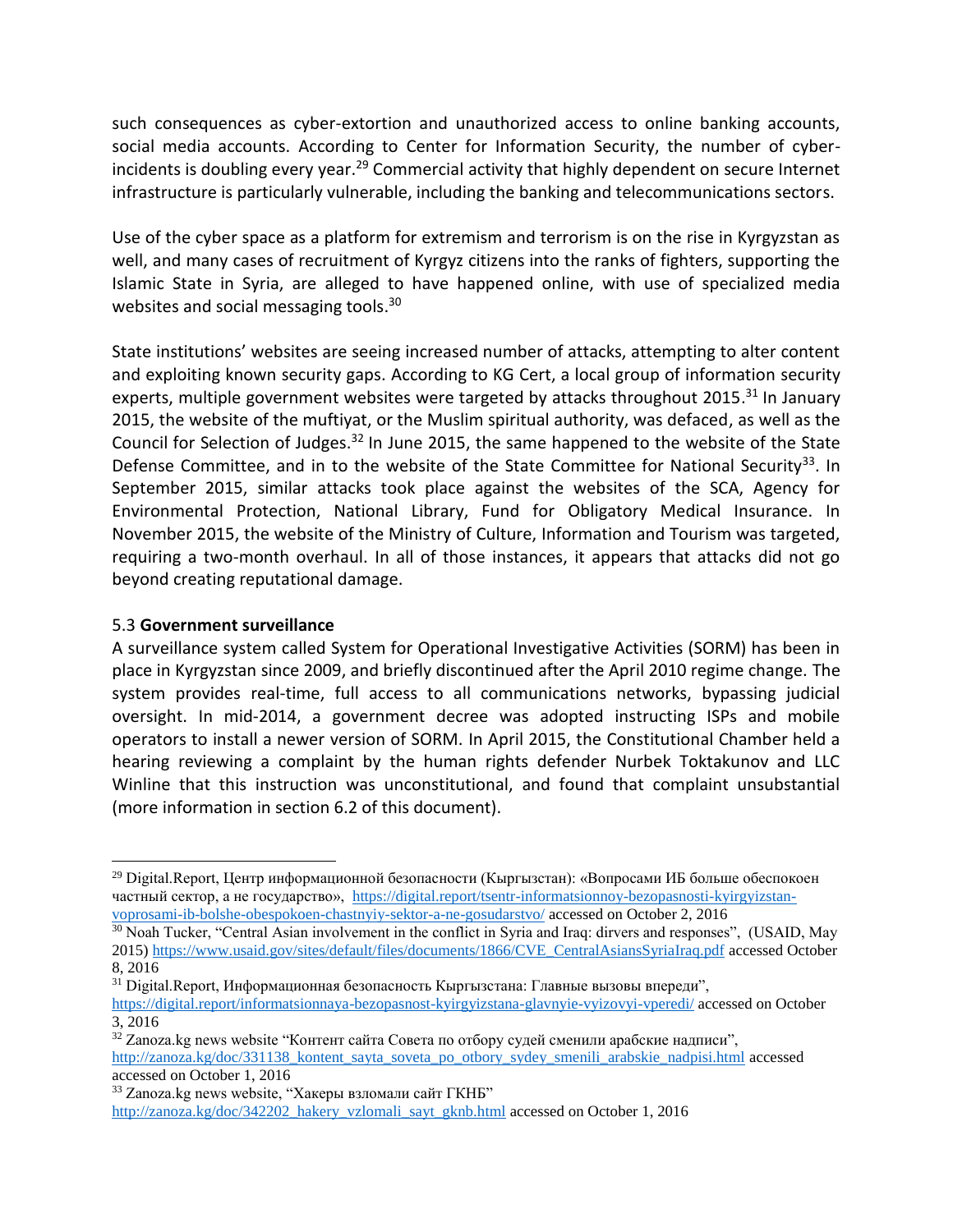In the past few years, tapped phone conversations of politicians have been regularly leaked online, suggesting continued use of systems similar to SORM by unknown actors. In 2014, to facilitate identification of mobile phone users through SORM, a law was passed requiring personal identification of all mobile communication accounts, through registration of SIMcards, and went fully in effect in February 2016.<sup>34</sup>

Given the dependence of Kyrgyzstan on Kazakhstan and Russia for Internet access, domestic Internet routed via those countries is exposed to surveillance activities by Kazakh and Russian governments. There are no reliable sources confirming or approving such a conclusion, as Kyrgyz ISPs only distinguish between the traffic filtered in accordance with the transit country requirements and traffic that has not been filtered.

### **6: Legal Overview**

### **6.1 Current Laws**

 $\overline{a}$ 

The core legislation governing Internet in Kyrgyzstan includes the 1999 Law on informatization and electronic governance, which outlines the basis for information infrastructure, as well as associated legal, economic and institutional relationships. More specifically, there is a Law on electronic and postal communications, passed in 1998 and providing the legal grounding for communications networks, services and their providers. Recent bylaws include regulations on telecommunications licensing, rules for provision of mobile communication services and mandatory certification of communications equipment. There is also a law on licensing of the radio frequency spectrum. Various other laws and bylaws provide the basis for media, broadcast media, access to information and protection of personal data.

In terms of policy documents, the National Strategy for Sustainable Development of the Kyrgyz Republic, 2013-2017 (NSSD) is a core national planning document that provides the basis for much of the reform agenda of the Kyrgyz government. NSSD set out a goal of ensuring every locality in the Kyrgyz Republic is provided with "full-scale access to Internet" by 2017. The issues of improving the legal frameworks of information security are addressed in the Concept of National Security, passed in June 2012.

In November 2014, the government passed a program for the years 2014-2017, on introduction of e-governance in state and local self-governance bodies. The document outlines several priorities in this field, including improvement of the legal frameworks, technical infrastructure and public service delivery. It also includes an indicator of achieving by 2017 100% adoption of online platforms by the state institutions to engage citizens in public decision-making processes.

<sup>34</sup> Digital.Report, "В Кыргызстане вступил в силу закон об обязательной регистрации мобильных пользователей", [https://digital.report/sotovyie-operatoryi-kyirgyizstana-vyinuzhdenyi-otklyuchat-abonentov-iz-za](https://digital.report/sotovyie-operatoryi-kyirgyizstana-vyinuzhdenyi-otklyuchat-abonentov-iz-za-zakona-trebuyushhego-ih-registratsiyu/)[zakona-trebuyushhego-ih-registratsiyu/](https://digital.report/sotovyie-operatoryi-kyirgyizstana-vyinuzhdenyi-otklyuchat-abonentov-iz-za-zakona-trebuyushhego-ih-registratsiyu/) accessed on October 5, 2016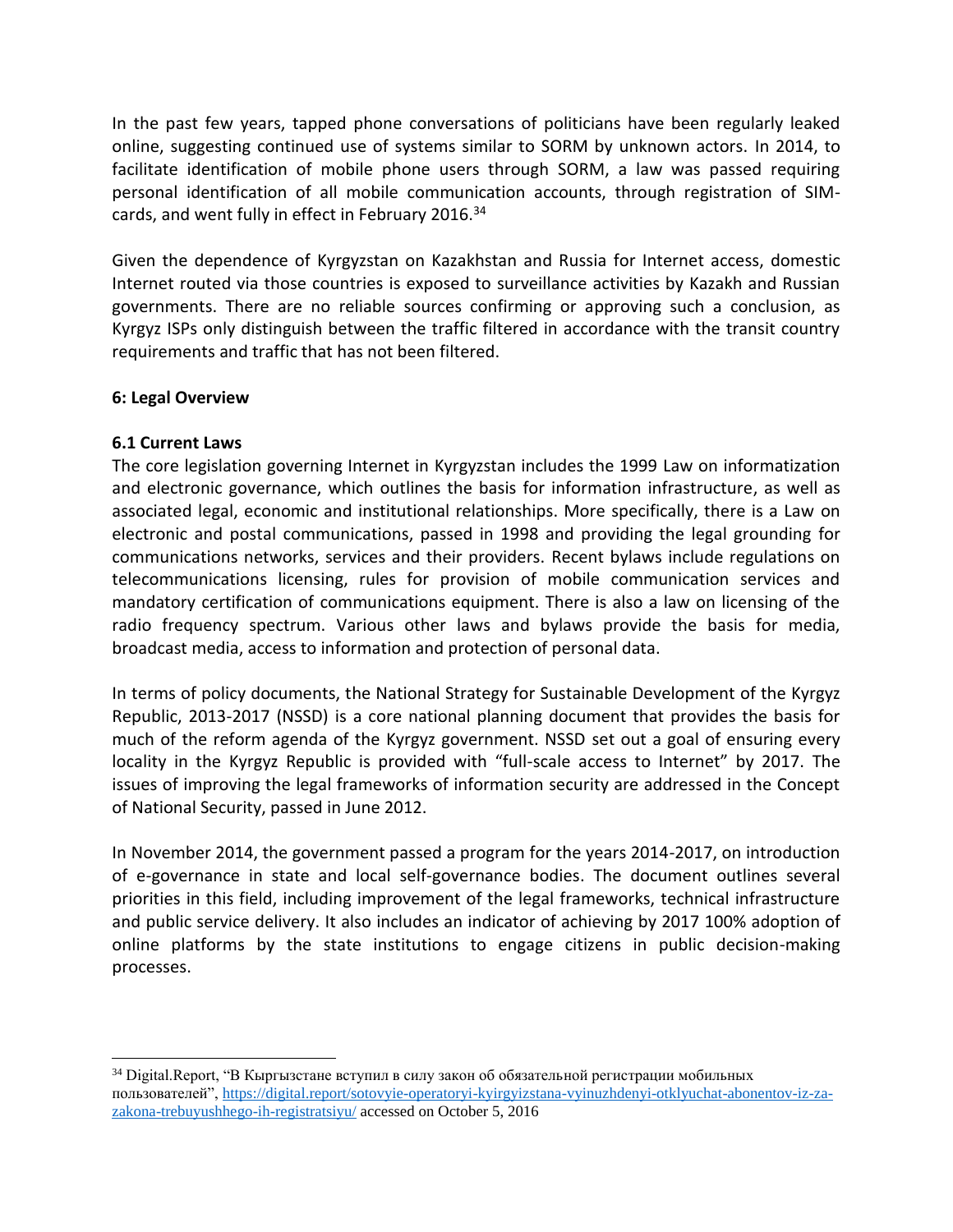Overall, the legal framework remains dated and does not reflect the latest technological advances, such as in the areas of cloud computing, mobile applications as well as the growing sophistication of cybercrimes. For instance, the current version of the criminal code does not have clear provisions for penalizing cybercrimes, creating difficulties in prosecuting the identified criminals.<sup>35</sup>

### **6.2 Litigation**

Recent litigation related to Internet freedom can be loosely grouped into two different sets. The first set represents the instances of strategic litigation by civil society and business groups seeking to overturn government decisions that negatively affect the Internet environment. The second set includes the cases, when state law enforcement agencies seek justice against individuals or organizations, implicated in violations perpetrated in the cyber space or creating ramifications for freedom of Internet.

In recent period, a notable case of litigation within the first set is that of Toktakunov and Winline against the Government of the Kyrgyz Republic. In April 2015, the Constitutional Chamber held a hearing reviewing a suit by human rights defender Nurbek Toktakunov and LLC Winline that a government decree, issued in 2014 and instructing ISPs to set up the SORM surveillance system violates the constitutional rights of citizens related to privacy and confidentiality, under Article 29 and such violations should be regulated by laws, rather than bylaws. The Constitutional Chamber ruled that use of SORM was in line with the Constitution and that a court decision has to support any limitations of constitutional rights of citizens under Article 29.

Another case is related the May 2014 law on amendments to the Criminal Code, which introduced a concept of "knowingly false messages about commission of crime", punishable with fines and up to 3 years in prison. The Association of NGOs and NCOs, led by Toktayim Umetalieva filed a suite with the Constitutional Chamber against the amendment. In January 2015, the Chamber ruled that the amendment was constitutional.

The case by Umetalieva has implications for freedom of speech in the online space as well, as soon confirmed by a case from the second set of litigation. The October 2014, a criminal proceeding was initiated against Dayir Orunbekov, editor-in-chief of the online news agency Maalymat.kg, based on the above mentioned amendment, after Orunbekov published an online article criticizing president Almazbek Atambaev. The case was dismissed in court, but later a new defamation suit was filed against Orunbekov, which in June 2015 resulted in awarding of 2 million Kyrgyz soms in moral compensation (~\$28 500).<sup>36</sup>

Regarding the second set of litigation cases, traditionally the Kyrgyz law enforcement bodies have reacted to offensive online content by blocking the source through a court decision. By

 $\overline{a}$ 

<sup>35</sup> Internet Society, 2015

<sup>36</sup> Freedom House, 2016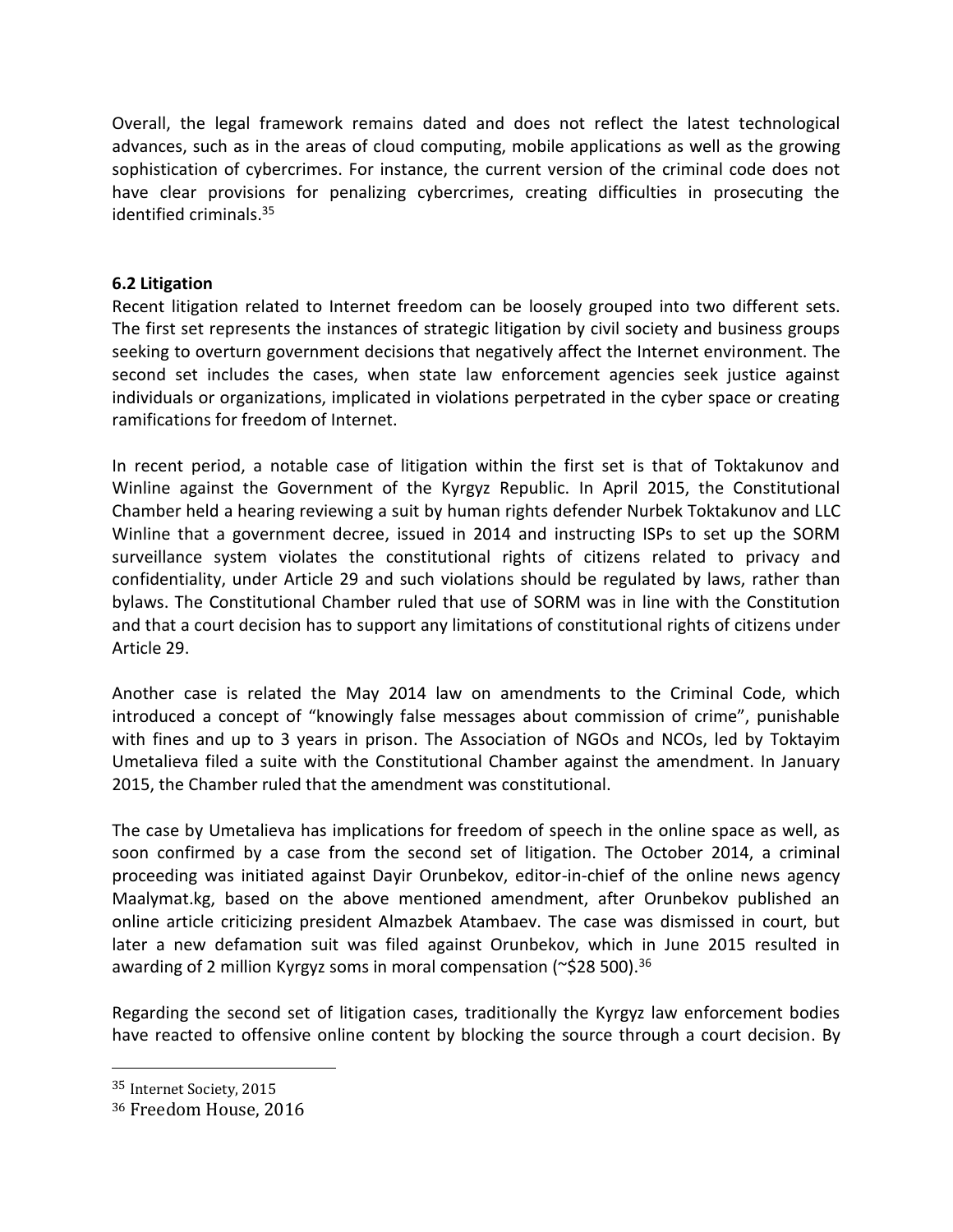end of 2015, there were 19 instances, when websites or groups of websites were blocked in Kyrgyzstan for containing extremist content or advertisement of prostitution.

However, this year a negative precedent was set for prosecuting individuals merely "liking" social media content. In late 2015, Abdulloh Nurmatov, a resident of Osh region was arrested after "liking" an Odnoklassniki social media posting in support of religious leader Rashod Kamalov, imprisoned on charges of extremism. In July 2016, a local court found Nurmatov guilty of disseminating extremist content online, and his social media account at the Odnoklassniki network was used as evidence, resulting in a one-year conditional sentence.<sup>37</sup>

### **6.3 Recent legislative initiatives**

l

The Kyrgyz authorities are increasingly introducing changes to the legal framework, often borrowed from countries with repressive political environments and having a negative impact on the level of Internet freedom.

In May 2016, several deputies of parliament initiated a draft law on amendments to the law on media. The amendments seek to institute a 20% threshold for foreign-funded share of media outlets in Kyrgyzstan, and introduce a concept of "network publications" to the list of media in the law. The draft law was passed in its first reading in June 2016 and the second reading is expected before of end of the year. Kyrgyzstan has a long history of legislative initiatives pursuing the goal of adapting media laws to include online media outlets, but actual changes were never adopted.

In July 2016, a law on amendments was signed by the President of the Kyrgyz Republic, taking into effect regulatory changes that allow swift blocking of websites with extremist content. According to changes, websites can be blocked as soon as the court accepts a case from the Prosecutor's Office, until a court decision is issued. Court decisions on such cases are now prescribed to take no more than 5 days and can be processed without the defendant.

In August 2016, another law on amendments brought changes to seven different legislative acts, introducing stricter norms against terrorist and extremist activity. The changes now allow prosecution for public support of terrorist and extremist activity, including on the Internet and including "unintentional use of symbols and attributes of terrorist and extremist organizations." Criminal Code provisions for incitement of national, interethnic, racial, religious or interregional hatred now criminalize such activity on the Internet as well.

All of the amendments associated with extremism remain problematic, as the existing Kyrgyz legislation on countering extremism still does not have a clear definition of what constitutes extremism, leaving open the possibility of legal interpretations that are too wide and will stifle free speech.

<sup>37</sup> [http://central.asia-news.com/ru/articles/cnmi\\_ca/features/2016/08/16/feature-02](http://central.asia-news.com/ru/articles/cnmi_ca/features/2016/08/16/feature-02)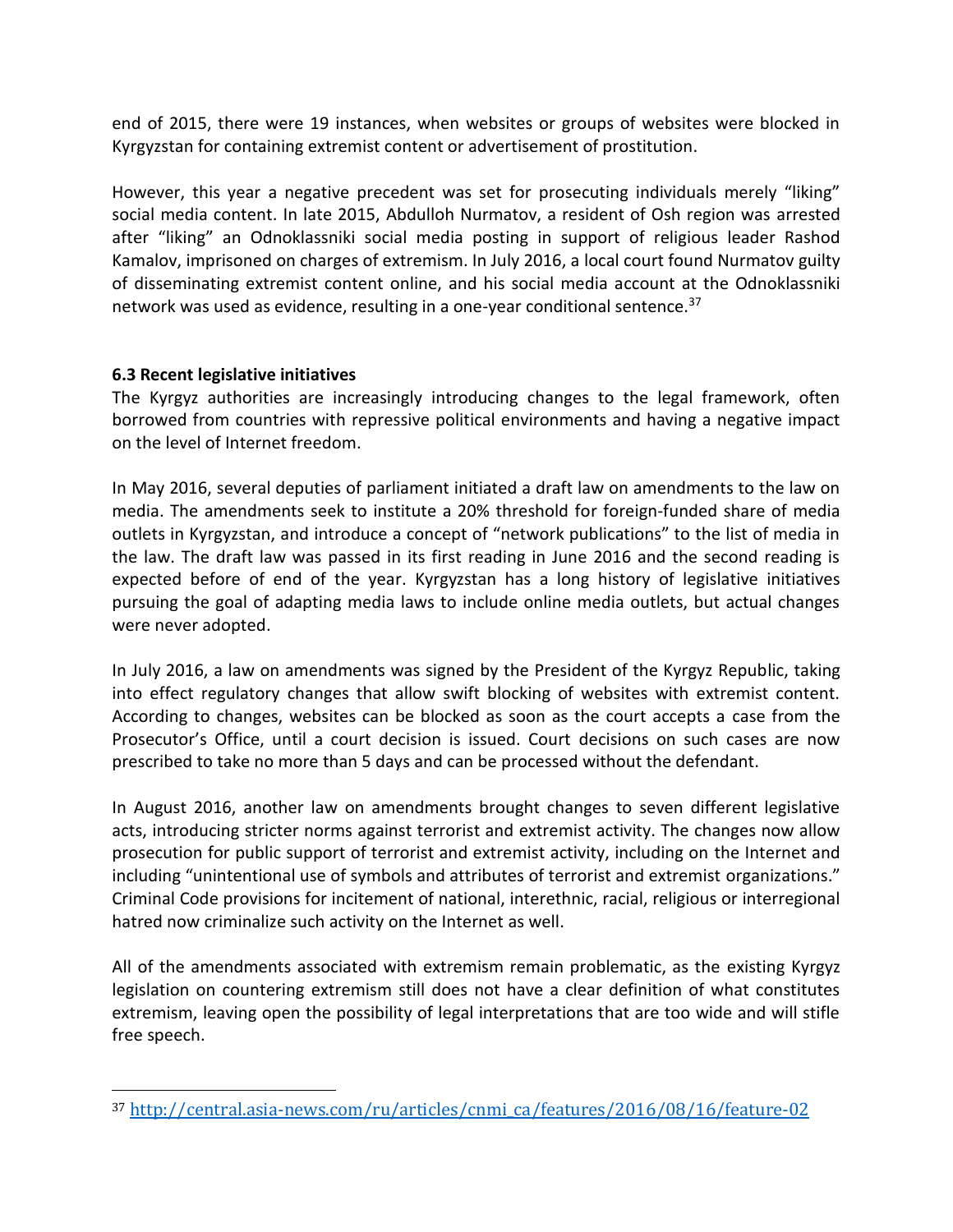#### **6.4 Limitations and opportunities for advancing Internet freedom through legal means**

Kyrgyzstan has a relatively open environment for Internet freedom advocacy through legal instruments. In general, the existing legislation on access to information is actively practiced and enforced, with very few exceptions. There is a well-established pattern for strategic litigation on behalf of public interests by human rights and media organizations. Some of the litigation processes have exhausted domestic judicial recourse and turned to international courts, achieving rulings that instruct corrective measures by the Kyrgyz government. Even though the legal system is not based on judicial precedents, court decisions are widely publicized and can play both educational and deterrent roles in preventing encroachments on freedom.

In addition, civil society watchdogs have established a long track record of responding to various policy and legislative initiatives restricting freedoms in the online space, by proactively launching public discussions, attracting media attention and engaging policy and law makers in open conversations. As a result, many regressive initiatives have been postponed or revised for better to include civil society feedback.

At the same time, the judicial system in the Kyrgyz Republic is not seen as a truly independent branch of power. There is significant undue influence by political elites in the executive and legislative branches. This limits the potential for successful domestic litigation overturning the decisions, negatively impacting the freedom of Internet. Given the protracted, costly nature of litigation, the resources of civil society organizations are very limited in pursuing legal instruments of change. Their level of preparation is often dependent on a handful of experienced individuals.

# **7. Information Campaigns and Internet Activism**

#### **7.1 Advocacy work on IF**

- o Topics of activism, activist networks and campaign
- o Mediums: social media, journalism, blogs, etc

Advocacy efforts focusing on Internet freedom in Kyrgyzstan can be grouped into two main categories. The technical aspects of Internet freedom, including legal and regulatory frameworks on use and development of technical infrastructure, such as in licensing, are one major area of advocacy. Specialized public interest groups, including telecommunications industry associations, the Civil Initiative for Internet Policy and more recently the local chapter of the Internet Society are active in promoting improved technical environment. All of the leading companies in the telecommunications sector are active contributors as well. Recent campaigns have included the efforts to counteract monopolization of trans-border access points by KyrgyzTelecom and clarify the legal basis and technical procedures for operating the surveillance system SORM.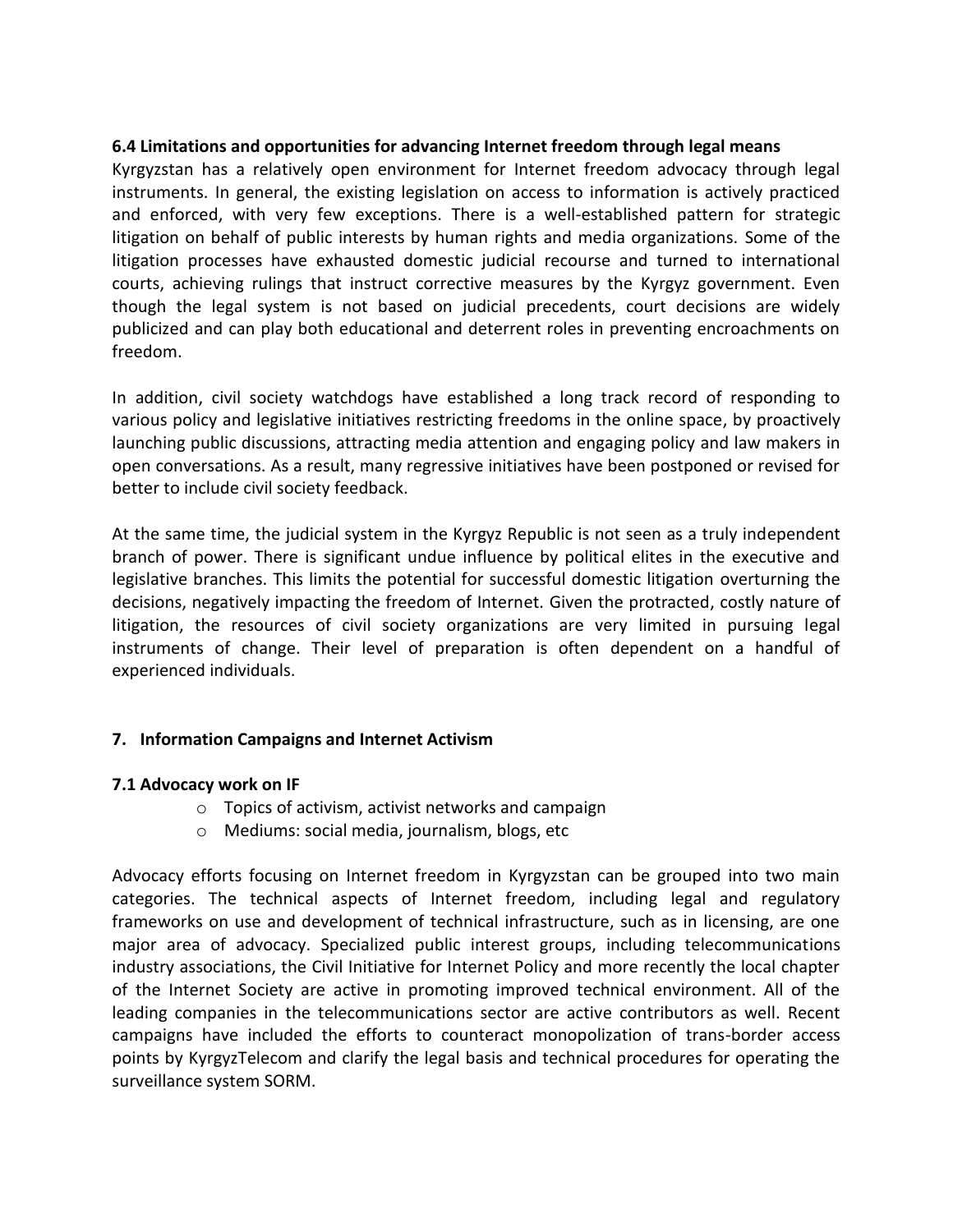The rights-related aspects of Internet freedom, related to protection of human rights and freedoms in the cyber space are another major area. Human rights groups, along with media organizations traditionally take the lead in monitoring violations and the legal initiatives that restrict civic and political rights in the cyberspace. Such human rights and civil society organizations as Precedent, Bir Duino, Legal Clinic Adilet, Association of NGOs and NCOs are among the more active advocates. Media advocates include the Institute for Media Policy, Center for Information Law and Public Foundation Journalists. All of these organizations actively make use of international activist networks and civil society groups, mobilizing technical assistance, media coverage and regional solidarity to achieve their advocacy goals.

Both components of advocacy efforts rely on broadcast, print and online/social media channels to deliver their messages and create public recognition and support. If direct contact with policymakers is missing or limited, media platforms often provide the space for indirect dialogue and exchange. Specialized events, such as the first Central Asian Internet Governance Forum, held in June 2016 in Bishkek, also provide an important platform for informed multistakeholder debate, advocacy and interaction with policy makers.

#### **7.2 Government Response**

In general, the government in Kyrgyzstan, especially as represented by the line ministries and agencies is generally open and responsive to advocacy engagement by civil society, business and other interested stakeholders. Parliament remains an institution with sufficient space for public consultation and dialogue and the legislative and representative functions of MPs are exercised with multiple opportunities for citizen engagement. In the past few years, several instances problematic legislative initiatives were put on hold or rejected, following critical feedback from stakeholders, as for instance was the case with the "foreign agents" law, modelled after similar legislation in Russia and pursuing tighter regulation of civil society organizations.

#### **7.3 Opportunities for additional/alternative advocacy**

From the standpoint of Internet freedom, the advocacy agenda in the Kyrgyz Republic common to all stakeholders has several key levels.

At the level of policy and regulatory institutions, ensuring the full independence of the regulatory body – the State Communications Agency - is important in order to support predictable, fair and open regulation of the telecommunications industry. SCA should be separated from the Committee for Information Technology and Communications. Re-energizing the Council on ICT under the Government of the Kyrgyz Republic will have a positive impact on the industry and reactivate another platform for continued dialogue of state institutions, businesses and civil society on issues of Internet freedom. There is also a need to create a specialized state authority responsible for personal data protection. Currently the legislation on data protection includes provisions for such a state authority, but there is no such an institution within the government structure.